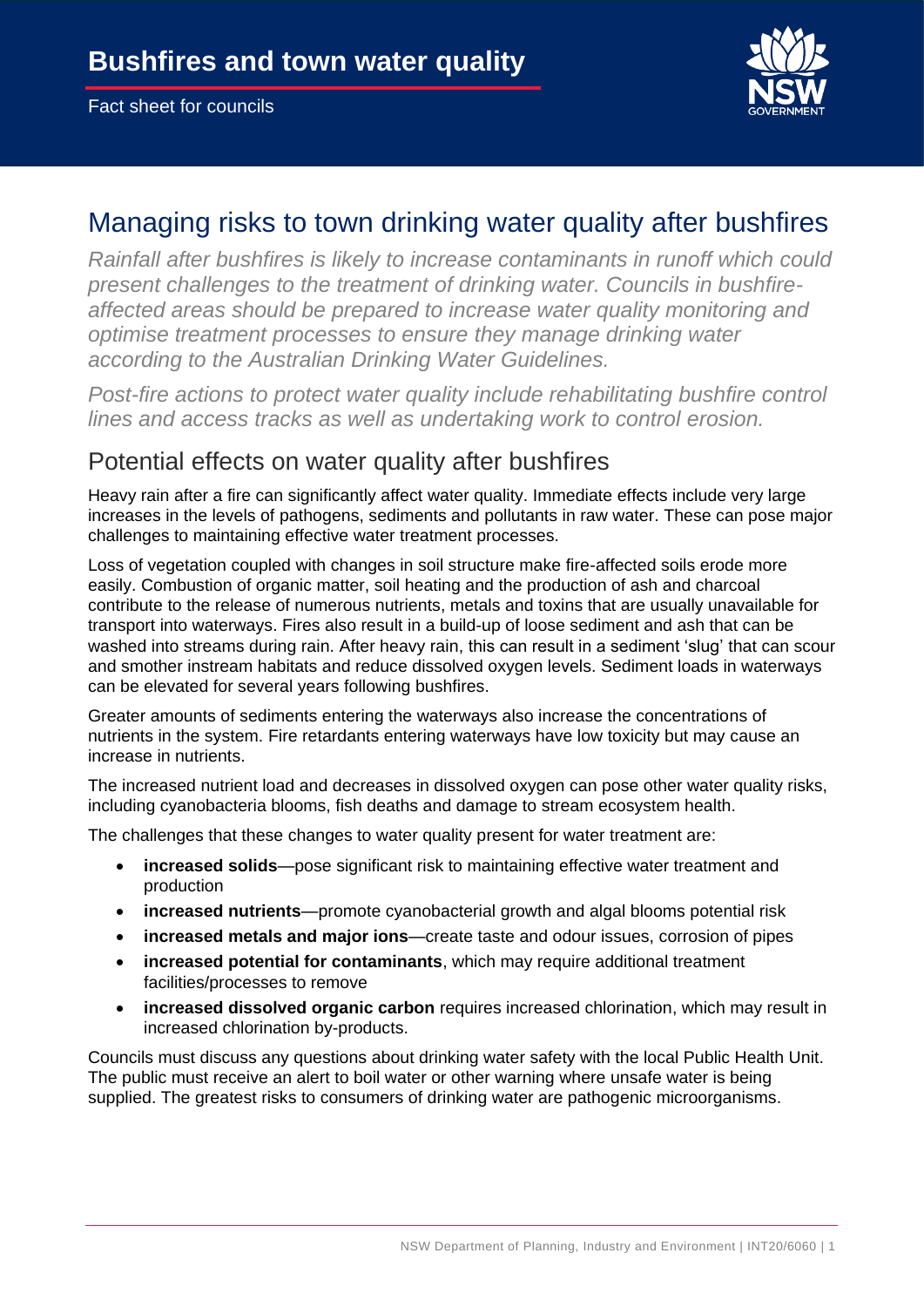

## Actions councils should take

Councils in bushfire-affected areas should inspect catchments affected by bushfires as soon as conditions are safe. Councils may need to increase water quality monitoring and optimise treatment processes to ensure drinking water continues to meet the Australian Drinking Water Guidelines.

### Preparation and planning

Councils should be prepared to respond to incidents as they arise.

Councils should review the following issues and if required contact the relevant regional manager for the Department of Planning, Industry and Environment—Water to discuss contingency planning.

- Consider rostering and leave arrangements for key staff.
- Review communication and response plans and check contact details are correct.
- Ensure adequate supply of key water treatment chemicals.
- Review NSW Health response protocols for managing drinking water risks.

#### Raw water extraction

Raw water quality is likely to be at its poorest at the start of heavy rainfall, as most contaminants are mobilised by this 'first flush' of water. Where feasible, 'first flush' water should be prevented from entering raw water storages.

Councils should be alert to any change in contaminant levels that their current water treatment process may have difficulties in treating. Regular operational monitoring of raw water can detect changes in water quality and ensure appropriate chemical dosing and treatment options occur.

Councils should be aware that turbid water could mask bacteria and other pathogens. Turbid water can also reduce the effectiveness of disinfection processes.

Councils should undertake following steps:

- Monitor weather forecasts for impending rain in affected catchments.
- Consider how ash, debris and eroded soil can be prevented from entering storages, including use of silt booms and curtains.
- Before heavy rain, fill water storages and consider turning off river pumps to allow the first, most contaminated water, to flow past.
- If storages allow, avoid extracting water until water quality improves.
- Investigate options that would allow water treatment plants to operate at reduced flow rates to better manage anticipated high-solid loads.
- Conduct more frequent and comprehensive testing of raw water to identify any contaminants that may require additional treatment facilities/processes.
- Increase the frequency of operational testing of raw water and water at different process stages to maintain optimal treatment.
- Carry out frequent jar testing to optimise treatment processes as source water quality changes.
- Consider the use of powdered activated carbon to assist in treating taste, odour and other contaminants not effectively removed by aluminium and iron flocculants.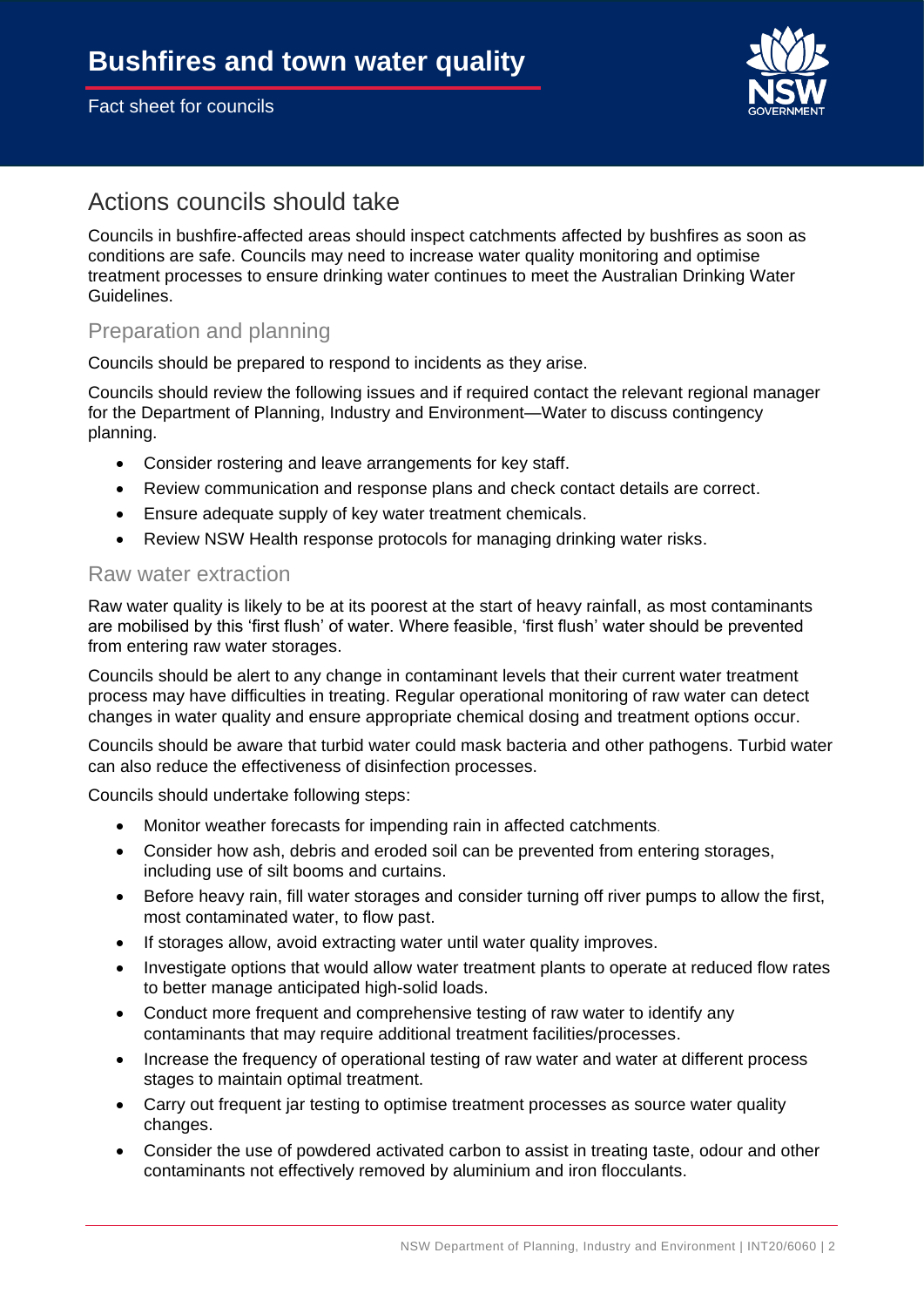

### Operational process monitoring

Monitoring treatment processes is vital to ensuring the safety of drinking water for consumers. Councils should undertake the following steps:

- Conduct regular inspections to ensure all treatment equipment and processes are performing satisfactorily.
- Be aware of the critical control points for each system and ensure that these are monitored regularly.
- Where online monitoring is not available, increase the frequency of operational testing to ensure changes are detected and responded to quickly. Key operational parameters include coagulation pH, pre- and post-filter turbidity, and chlorine residual leaving clear water tanks.
- Apply guidance from council drinking water management systems on identifying and responding to risks to maintaining potable water supplies.
- Immediately notify the Public Health Unit in line with NSW Health response protocols if a critical limit is exceeded.
- Contact your local Public Health Unit (1300 066 055) with any questions about the safety of drinking water, including communicating risks with the public.

#### Drinking water distribution

Changes in raw water quality may change the taste and smell of drinking water for consumers. Councils should remain vigilant to customer complaints and investigate all issues.

Public Health Units can advise on water quality testing and, where necessary, arrange free testing for local council supplies.

After bushfires, councils also need to be aware that:

- reservoirs may have been affected by bushfires, including damage to roofs, internal lining, pipework, vermin proofing, and structural integrity
- telemetry and communications equipment may be damaged or unreliable and should be inspected
- any third-party telecommunication or other equipment repairs may damage reservoir or roof integrity and impact water quality

## Contacts for further information

**NSW Public Health Units** can advise on water quality testing and, where necessary, arrange free testing for local council supplies. NSW Health can assist with specialist water quality and engineering contractors to help manage fire effects on drinking water quality. This could include investigation of catchment impacts and treatment optimisation.

Public Health Units: 1300 066 055

**Department of Planning, Industry and Environment—Water** has regionally based staff who can provide technical assistance to councils on water treatment processes. Some councils have limited treatment processes available, for example disinfection-only drinking water supply systems. If necessary, these councils should contact the relevant regional manager for water utilities of the department's Water Division to discuss contingency planning.